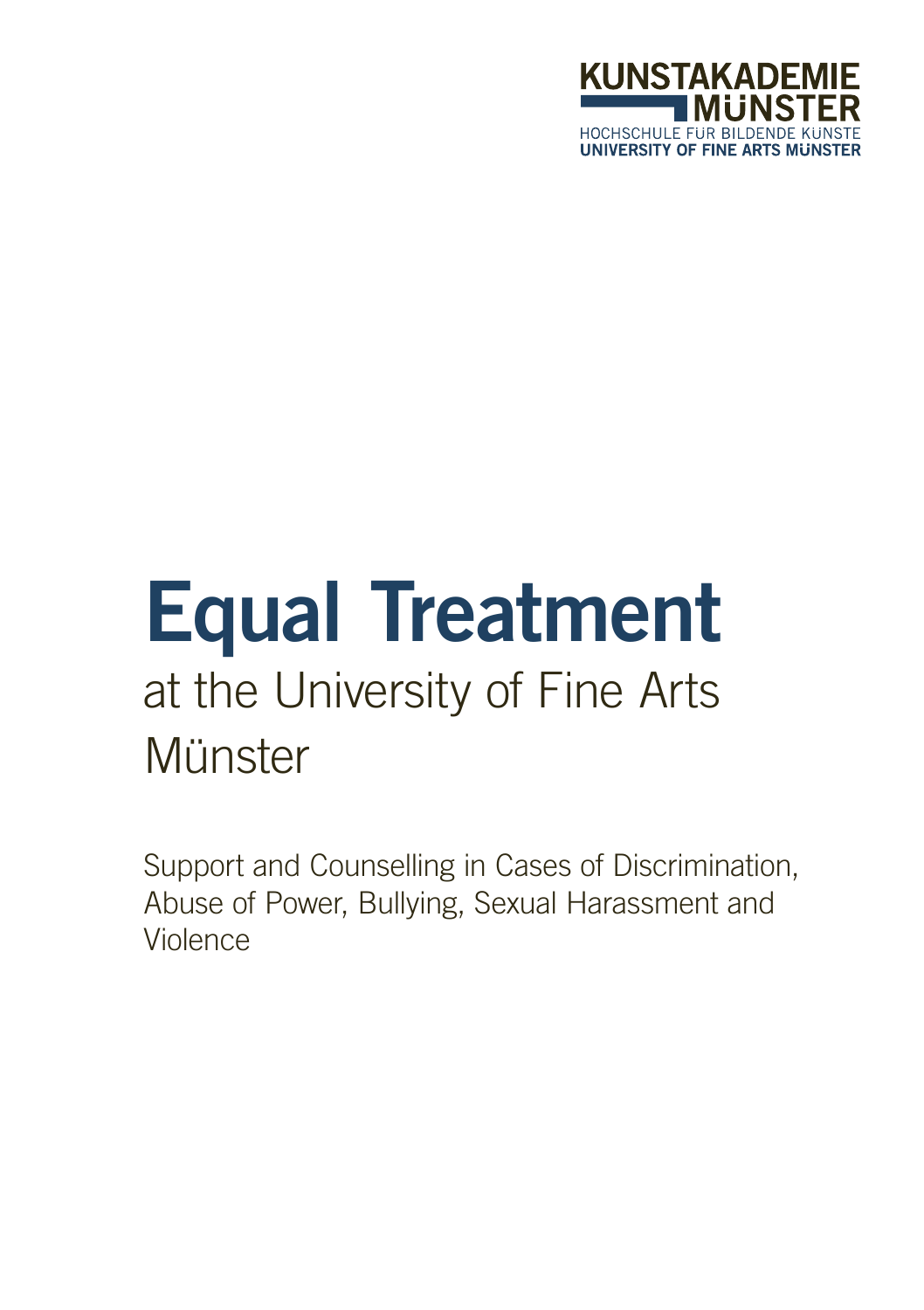## Support and Counselling in Cases of Discrimination, Abuse of Power, Bullying, Sexual Harassment and Violence

Fairness, equal treatment and appreciation in dealing with each other, including in dealing with conflicts, should be a matter of course at the University of Fine Arts. This can only succeed if every single person – whether student or employee – takes responsibility for it. A culture of looking at is supported and not one of looking away when there are conflicts or when these are looming. Sexualised violence, harassment, discrimination and derogatory behaviour have no place at the University of Fine Arts or anywhere else!

**Discrimination** is any form of disadvantageous and arbitrary treatment of persons based on their descent, religion, nationality, origin, physical abilities, disabilities, political activities, sexual identity, gender or age. In particular, this includes oral or written statements to that effect.

**Abuse of power** is the exploitation of dependencies at the workplace, in the course of studies as well as when dealing with resources, taking the form of a threat and/or realisation of personal or professional disadvantages or the promise of advantages.

**Bullying** is harassing action by one or more persons against an individual or a group of persons that extends over a long period of time and is characteristic of the relationship between the persons concerned. The action is usually intended to damage the victims' reputation and/or drive them out of their position.

**Examples** of such acts are: spreading rumours about university members and their families – deliberate withholding of information necessary for work or deliberate disinformation – threats and humiliation – defamation of university members and their families – abusive and hurtful treatment – slighting by superiors, such as being assigned impossible, meaningless or no tasks.

**Sexualised discrimination** is behaviour that violates the dignity of the person concerned and creates a climate of intimidation, degradation and insult based on sexualised acts. Sexualised discrimination is used as a means to demonstrate power and superiority over other people and also to affect others in their career path. Sexualised discrimination does not have to be intentional. It is sufficient if the person concerned feels harassed and this can be understood. Such discrimination also takes place if the person concerned tolerates it. Sexual discrimination can also be constituted by a single act. Forms of sexualised discrimination are, for example: sexualised language such as sexist generalisations, jokes or slogans – remarks referring to physicality, remarks about intimate private life – unwanted verbal, pictorial or electronic presentations of sexualised depictions – unwanted sexualised acts and solicitations of such acts – persecution, stalking and coercion with a sexual background – rape.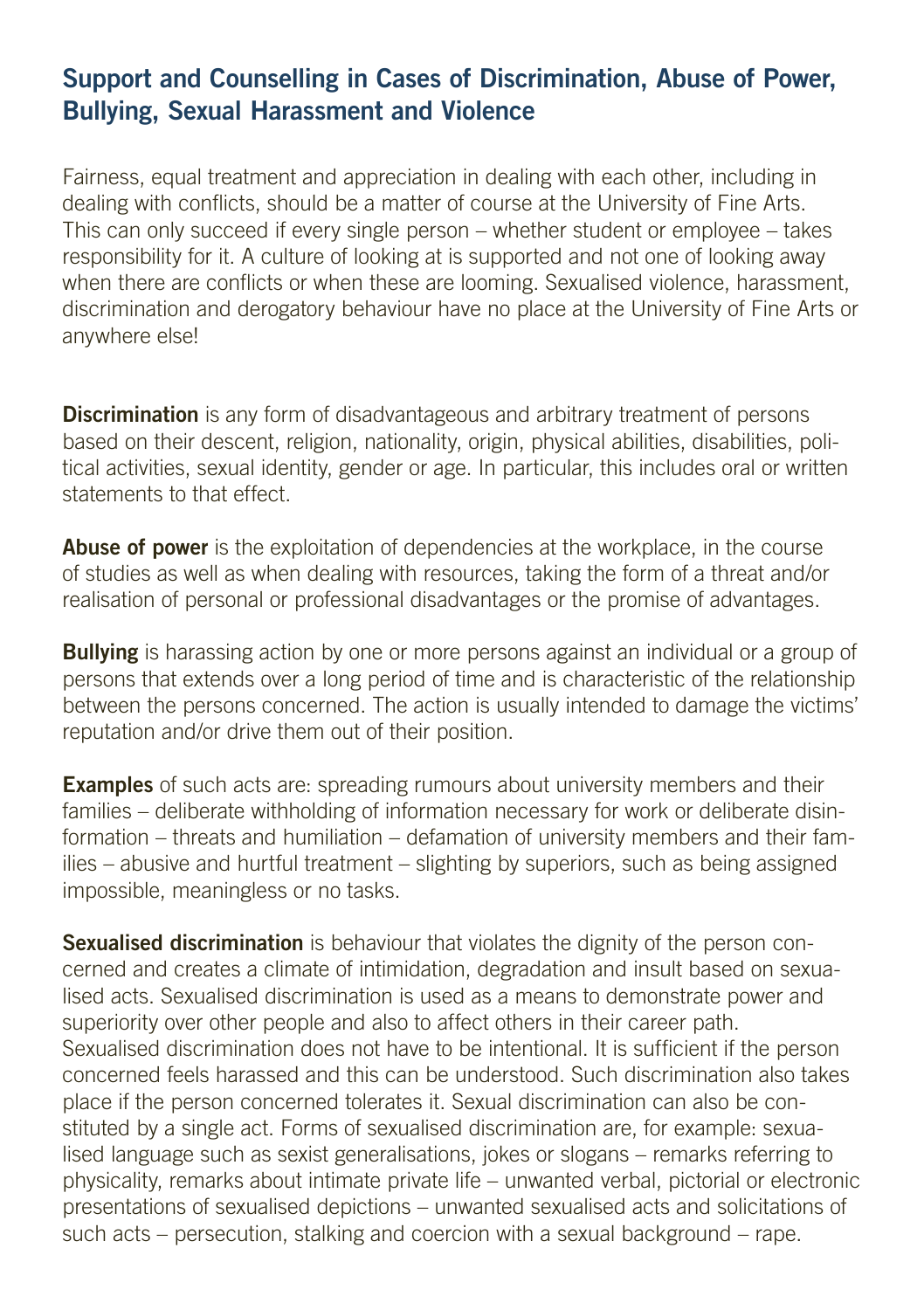# **Counselling**

Below is an overview of the places to go for counselling. These centres and contacts try to point out possible ways of solving problems and to inform about the possibilities of complaints and sanctioning measures. If a solution cannot be reached even with the help of counselling, affected persons can lodge formal complaints. Before doing so, they should obtain detailed information about their occupational and legal options from the centres and contacts listed below. The principles of counselling are: anonymity, voluntariness, confidentiality, (professional) independence and neutrality – as far as there is no obligation to act on the part of the counselling persons. After this counselling, the person concerned makes the decision whether to proceed and which measures should be initiated in terms of a complaint.

## Contacts for *students* of the University of Fine Arts Münster

- Student Service
- Lecturers (can only advise anonymously if they have no duty to act as teachers of the accused person)
- Liaison lecturers
- Liaison students
- General Students' Committee, AStA
- Equal Opportunities Officer
- Representative for students with disabilities or chronic illnesses
- Legal advisory centre, *see Contacts outside the University of Fine Arts*

## Contacts for *employees* of the University of Fine Arts Münster

- Line managers (can only provide anonymous counselling if they have no duty to act as the manager of the accused person)
- Staff Council
- Liaison lecturers
- Equal Opportunities Officer
- Legal advisory centre, *see Contacts outside the University of Fine Arts*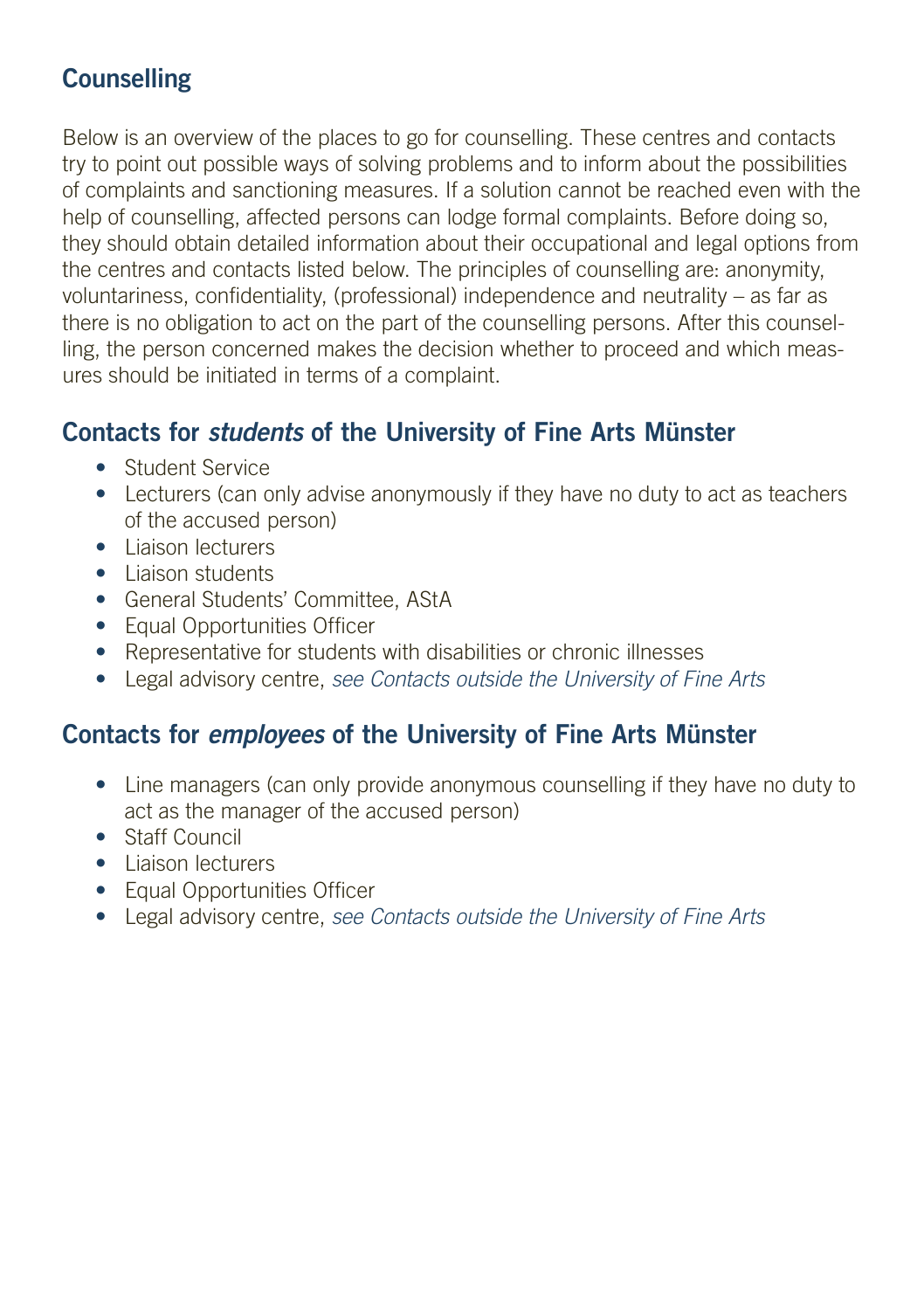## Contact details:

## AStA/liaison students:

Alternating chairpersons and representatives: asta@kunstakademie-muenster.de Liaison students: Katrin Fischer, katrinfischer@uni-muenster.de Anne Hübecker, a\_hueb14@uni-muenster.de Steve Knoll, s\_knol03@uni-muenster.de Rebecca Sprague, sprague@uni-muenster.de

## Liaison lecturers of the University of Fine Arts Münster

Prof. Nicoline van Harskamp, 0251 83 61129, vanharskamp@kunstakademie-muenster.de Thomas Haubner, 0251 83 61077, haubner@kunstakademie-muenster.de Verena Stieger, 0251 83 61078, stieger@kunstakademie-muenster.de

## Equal Opportunities Officer of the University of Fine Arts Münster

Prof. Irene Hohenbüchler, 0251 83 61142, hohenbuechler@kunstakademie-muenster.de Deputy: Wiebke Lammert, 0251 83 61204, w.lammert@kunstakademie-muenster.de

#### Student Service

Kathrin Brammer, 0251 83 61206, k.brammer@kunstakademie-muenster.de Esther Nienhaus, 0251 83 61207, nienhaus@kunstakademie-muenster.de Opening hours: Mon-Thu, 10:00–12:00 and 14:00–15:00

## Staff Council of the artistic and research staff

Stefan Riegelmeyer, riegelmeyer@kunstakademie-muenster.de

## Staff Council of the technical and administrative staff

Rebecca Durante, durante@kunstakademie-muenster.de Martin Lehmann, martin.lehmann@kunstakademie-muenster.de Tino Stöveken, stoeveken@kunstakademie-muenster.de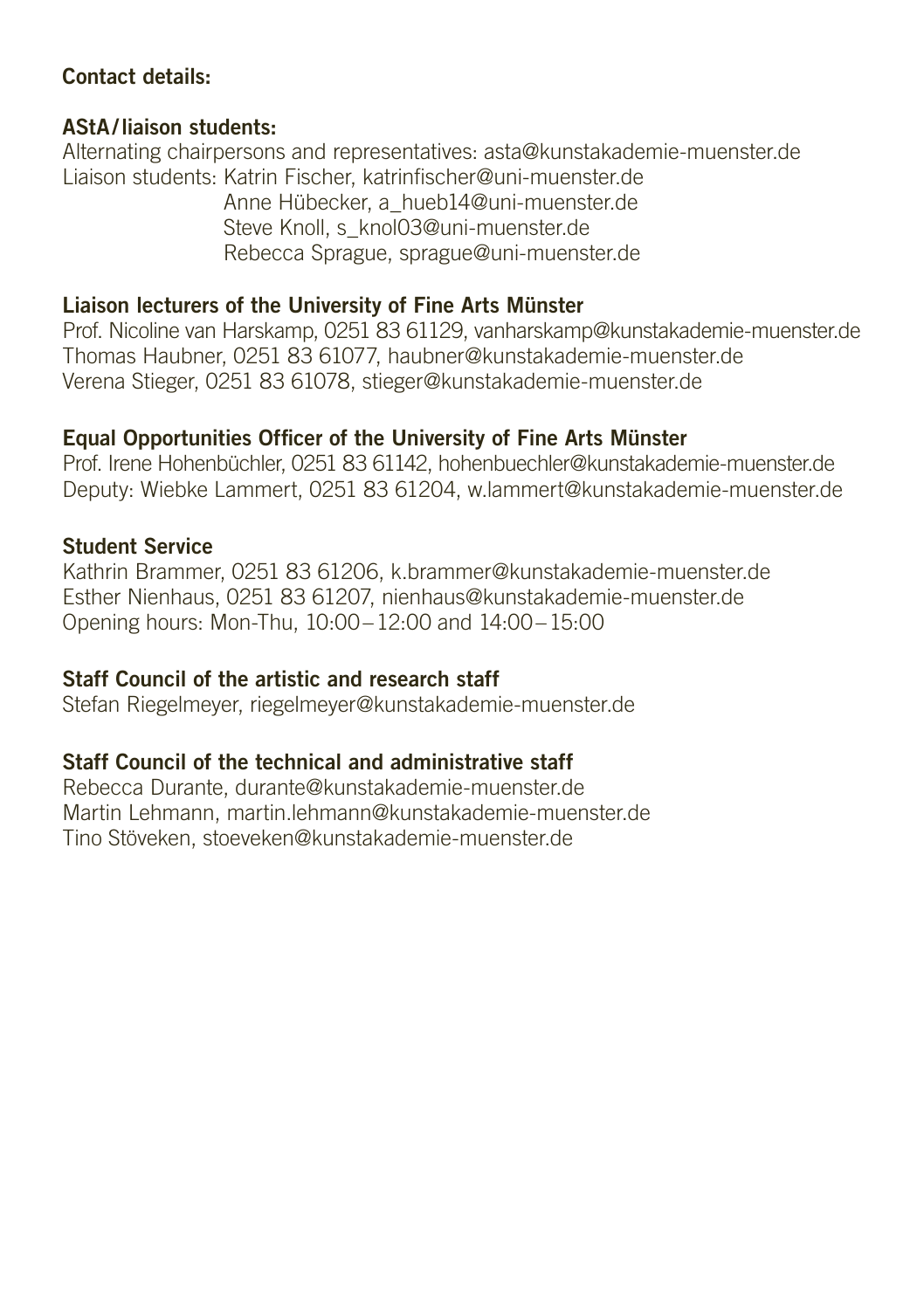## Sanctions

Possible sanctions and measures in cases of discrimination, abuse of power, bullying, sexual harassment and violence are:

# Towards *employees* of the University of Fine Arts Münster

- Formal official interview
- Oral or written instruction/admonition
- Written warning
- Transfer or relocation to another job within the University
- Termination with or without notice
- Initiation of disciplinary proceedings (in the case of civil servants) up to and including dismissal from civil servant status
- Exclusion from the use of University facilities/ban from entering the premises
- Filing criminal charges

## Towards *students* of the University of Fine Arts Münster

- Oral or written instruction
- Exclusion from a course
- Exclusion from the use of University facilities and, if applicable, of facilities of the Studierendenwerk
- Ban from entering the premises
- De-registration
- Filing charges

## Towards other persons / guests

- Ban from entering the premises
- Filing charges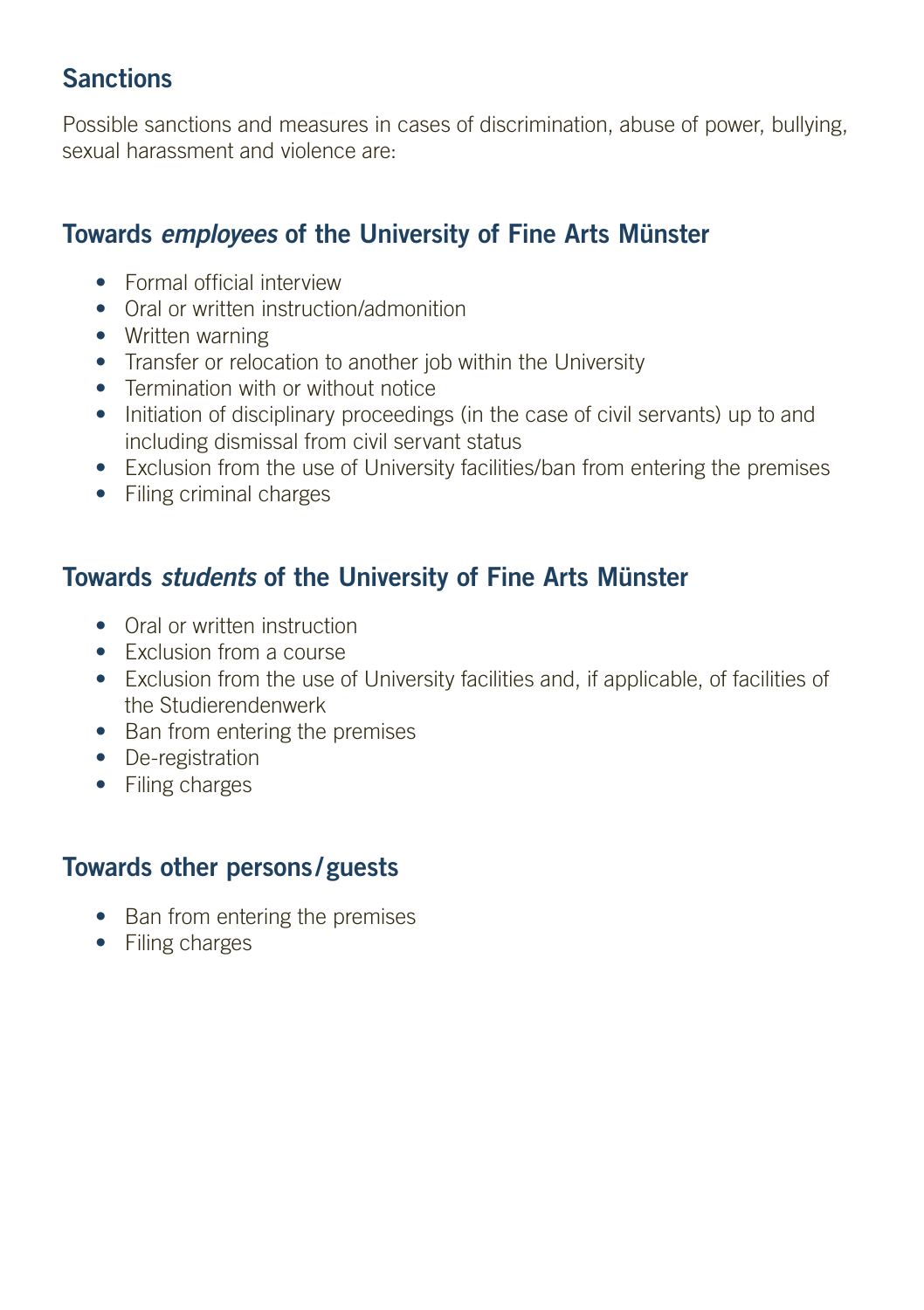## Contacts *outside* the University of Fine Arts Münsterr

Legal advisory centre for "Sexual discrimination and violence" Ladenburger & Lörsch Strategien gegen sexualisierte Gewalt Neusser Straße 455, 50733 Köln Tel.: 0221 97 31 28-54 Fax: 0221 97 31 28-55 E-Mail: info@ladenburger-loersch.de www.ladenburger-loersch.de

## Psychological counselling at the Student Advice and Counselling Centre (ZSB) for students at the University of Münster

Schlossplatz 5 Tel.: 0251 83 22 357 E-Mail: zsb@uni-muenster.de Self-help groups, initial meeting and personal consultation, accompanying help after mental illness. Information and counselling hours of the open (virtual) consultation hours or the brief telephone consultation at: www.uni-muenster.de/ZSB/psychologische-beratung/psych.html

## Psychological counselling of the Catholic Student and University Community (KSHG)

Counselling is independent of denominations. Psychological psychotherapist: Kerstin Stermann-Baasch Raum 46 (EG) der KSHG Münster, Frauenstraße 3–6 Tel.: 0251 49 51 9000 E-Mail: stermann-baasch@bistum-muenster.de www.kshg.de/de/beratung-hilfe/

## Psychotherapy Outpatient Clinic of the University of Münster (PTA)

In order to arrange an initial consultation, please download the questionnaire from the website, fill it in and send it off. The PTA will then get back to you for an appointment. Fliednerstraße 21, Pavillon V Tel.: 0251 8334140 (secretary's office) E-Mail: pta@uni-muenster.de https://www.uni-muenster.de/Psychologie.pta/index.html

#### Münster Crisis Line (telephone counselling)

Tel · 0800 111 0 111 or 0800 111 0 222 Mon-Sun, 0:00–24:00, available anonymously and free of charge Pastoral care via email/chat available on the website: http://www.telefonseelsorge-muenster.de/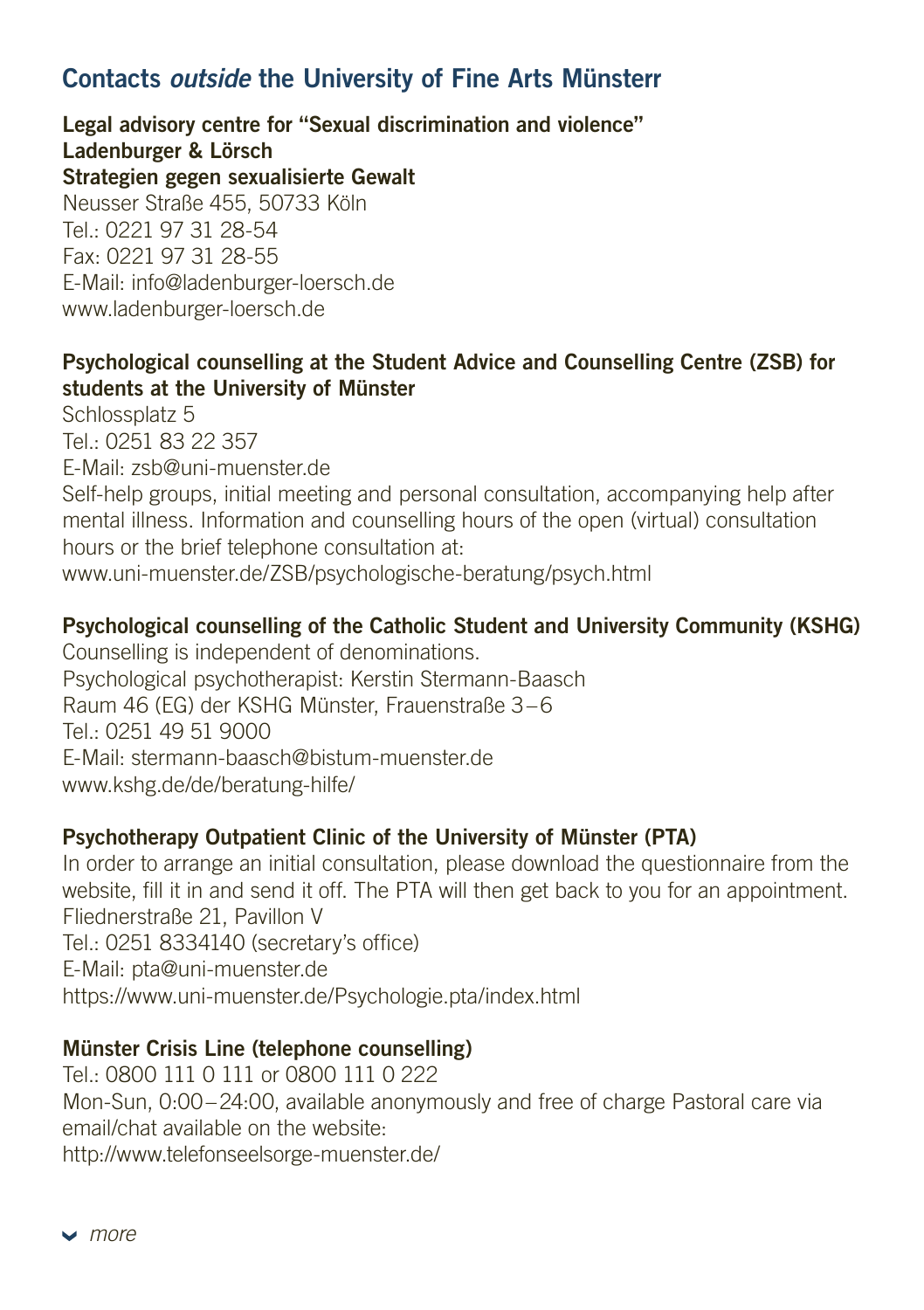#### Counselling centre for young people and adults against sexualised violence

Zartbitter, Hammer Straße 220, 48153 Münster Tel.: 0251 41 40 555 / Fax: 0251 48 40 578 Contact for people with hearing impairment: SMS: 0160 91 50 18 46 (no calls, SMS only) E-Mail: info@zartbitter-muenster.de Online counselling possible via website: www.zartbitter-muenster.de

#### Beratungsstelle Frauen-Notruf Münster e.V. (women's emergencies)

Heissstraße 9, 48145 Münster Tel.: 0251 34 443 Personal counselling by appointment. Online counselling possible via website: www.frauennotruf-muenster.de/

#### Frauen helfen Frauen e.V. (women's counselling centre)

Hansaring 32 b Tel.: 0251 67 666 E-Mail: Frauenberatung-Muenster@t-online.de www.frauenhelfenfrauen-ev.de/

#### Beratung und Therapie für Frauen e.V. (counselling and therapy for women)

Neubrückenstraße 73 Tel.: 0251 58626 E-Mail: Frauenberatung@muenster.de/ www.frauenberatung-muenster.de/

*All information without guarantee. For current information on counselling services and times, please refer to the external website of the respective counselling centre.* 

## Further information

Policy of the Rector's Office of the University of Fine Arts Münster against Discrimination, Sexual Harassment and Violence at the University of Fine Arts Münster of 12.06.2018 (in German).